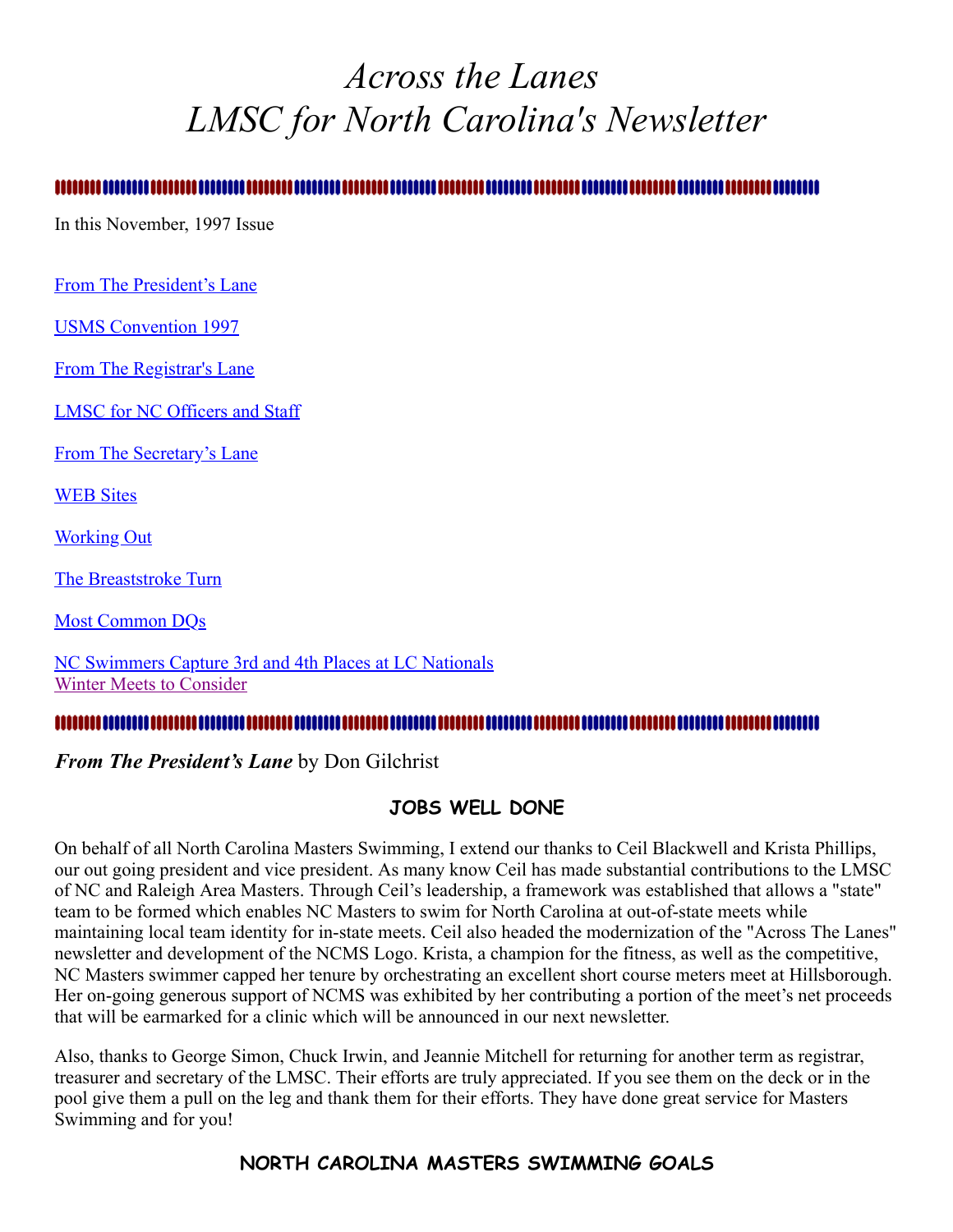Masters Swimming should provide a fitness regimen for adults of all ages as well as a venue for the more serious competitive swimmer and triathelete. The climate also should be fun and social. North Carolina Masters needs new participants, young and old, from the novice fitness swimmers to the veterans who aspire to perform like they once did. Wherever there is water Masters should be i.e., at the lakes, rivers, oceans, channels, as well as the pools.

Triatheletes do not swim 1k butterfly nor are they likely to swim a 50 or 100 yard race in a pool. We can attract them by providing long distance events such as open water races. Local programs can offer open-water technique instruction especially for them.

Similarly, we are missing out on seniors and those who have been out of the water for some time. One good reason to recruit the seniors is they generally have a better sense of humor and perspective than the younger more serious athletes. Frankly, we forget sometimes how social this sport really is and what fun it can be. We need seniors not only for their swimming contribution but also their social perspective. It makes for a healthy association. Many programs center their work outs around the fast swimmers, while the rest are left to do their own workouts. LMSC of NC and local teams should encourage senior participation by tailoring workouts and instructions for this group. Raleigh Area Masters is a model of how a team can foster senior involvement. Meets could offer 25 yard races, and developmental meets should be staged at the club level to help the newcomers or timid ones to "get their feet wet" again. Since many prospective Masters swimmers are already members of YMCAs, athletic and triathelete clubs, the LMSC needs to market its programs and events to these associations.

Do not forget the younger former collegiate swimmers. It was terrific to see Rick Fox, 1996 Olympian, and his wife Michelle compete at last year's state meet in spite of Rick being disqualified in his first race. A swimming career need not end after college; just look at the state and national records as proof that serious swimmers are competing. Masters competition is fast, and many college swimmers are no longer waiting until they are thirty plus and overweight to swim. North Carolina Masters and local teams should appeal to these swimmers. Experienced competitive swimmers encourage more competition and draw members into the Masters fold.

One last note, if you think you are too old to compete again, then read the article on Tom Lane in the recent issue of SWIM MAGAZINE. Tom, the oldest competitor in Masters swimming history, died in August at 103. What an inspiration and legend. Thanks for taking Masters swimming where no one has gone before.

#### **MAKE MASTERS SWIMMING WORK.**

#### **SWIM, LAUGH AND GET WET!**



To return to *Across The Lanes* Table of Contents

#### 

### <span id="page-1-0"></span>**USMS CONVENTION 1997**

Ceil Blackwell, George Simon and Hill Carrow represented North Carolina at the United States Aquatic Sports Convention September 24-28 in Burlingame, California. At this convention the following new USMS Officers were elected:

President- Nancy Rideout (California) VP - Jack Geoghan (New York) Secretary - Betsy Durrant (Virginia) Treasurer - Jeanne Ensign (Washington)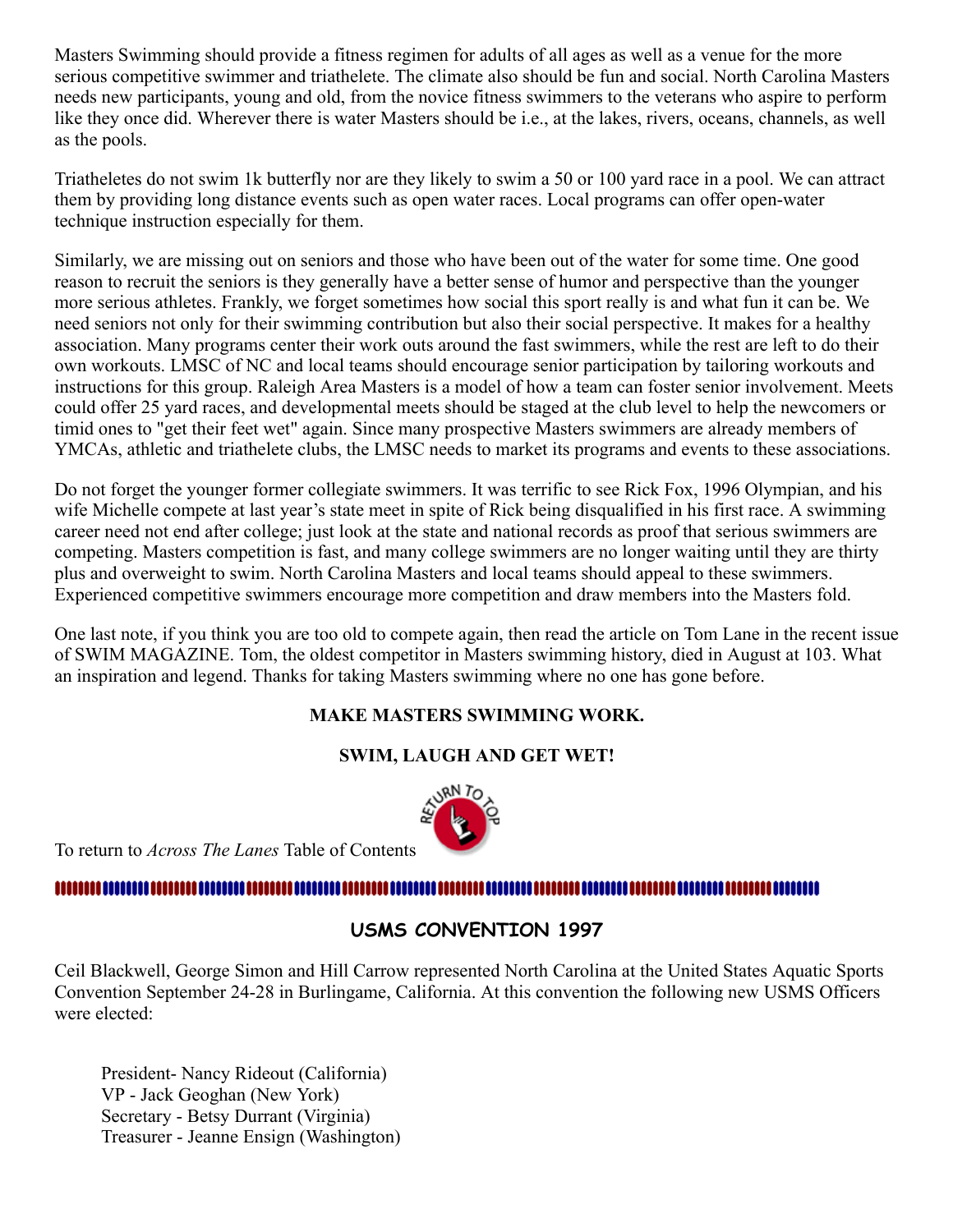Other items of interest included:

- A proposal for a postage stamp to commemorate Masters swimming and the awarding of national meets for 1999.

- The USMS Short Course Yard National Championships will be in Santa Clara, California.
- The USMS Long Course Meters \_Championships will be in Minneapolis, Minnesota.
- The 1997 Ransom Arthur Award went to the out-going president of USMS, Mel Golstein.
- June Krauser of Ft. Lauderdale, Florida was re-elected Dixie Zone Chair.
- USMS fees will remain unchanged for the upcoming year.

## **LMSC-NC OFFICERS ELECTED**

At the LMSC-NC meeting on October 11th, the following officers were elected for a two-year term:

Pesident - Don Gilchrist (Wilmington) Vice President - Jerry Clark (Charlotte) Secretary - Jeannie Mitchell (Banner Elk) Treasurer - Chuck Irwin (Franklin) Continuing as our state registrar is George Simon (Raleigh).



To return to *Across The Lanes* Table of Contents

#### 

#### <span id="page-2-0"></span>*From The Registrar's Lane* by George Simon

In last issue of ATL, I wrote that we requested the USMS executive committee to reduce the fee for those members who did not receive two issues of *SWIM Magazine.* We partially won; there will be a prepaid telephone card mailed to each of those members. The reason that I think the executive committee did not allow the reduction in fees is because there were two other LMSCs that had the same error made on their registrations, and to be fair, since the other two LMSCs did not request a reduction nor may not have been able to handle the invoicing, the Executive Committee made a decision that could apply to all of those USMS members that did not receive their two issues.

You will notice that on your renewal forms there is a box to check for donations to the International Swimmers Hall of Fame Foundation and the United States Masters Foundation. Thanks to those who have already donated on their renewals. If you haven't renewed yet, please consider a donation.

\_I had the first time privilege of being the referee at the swim meet held in Hillsborough on October 11th. Krista Phillips did a great job of organizing the meet, especially since she did it without the support of a team (she belongs to the State team unattached). Krista reports that the first year meet hosted 63 entrants from 6 states, setting 31 SCM records in the 25 yd x 25 m, 2 1/2yr. old pool. There were refreshments for all, and the participants seemed to have a very good time. Thanks Krista.

There seems to be a lot of excitement about Masters Swimming in North Carolina. A new combined team in Charlotte with ATOM, MAC Masters, and Lake Norman Y Masters forming the Charlotte SwimMasters, with PEAK Swimming forming in Asheville, and new members and restructuring in Wilmington. Please make sure you get on the band wagon and renew your membership in time to make sure that you get all issues of *SWIM* magazine, this news letter, and keep your registration active so that you can participate in all USMS events (*that is before December 31st)*. There are already five meets in the plan for the first half of 1998. It should be a good year for swimming in North Carolina.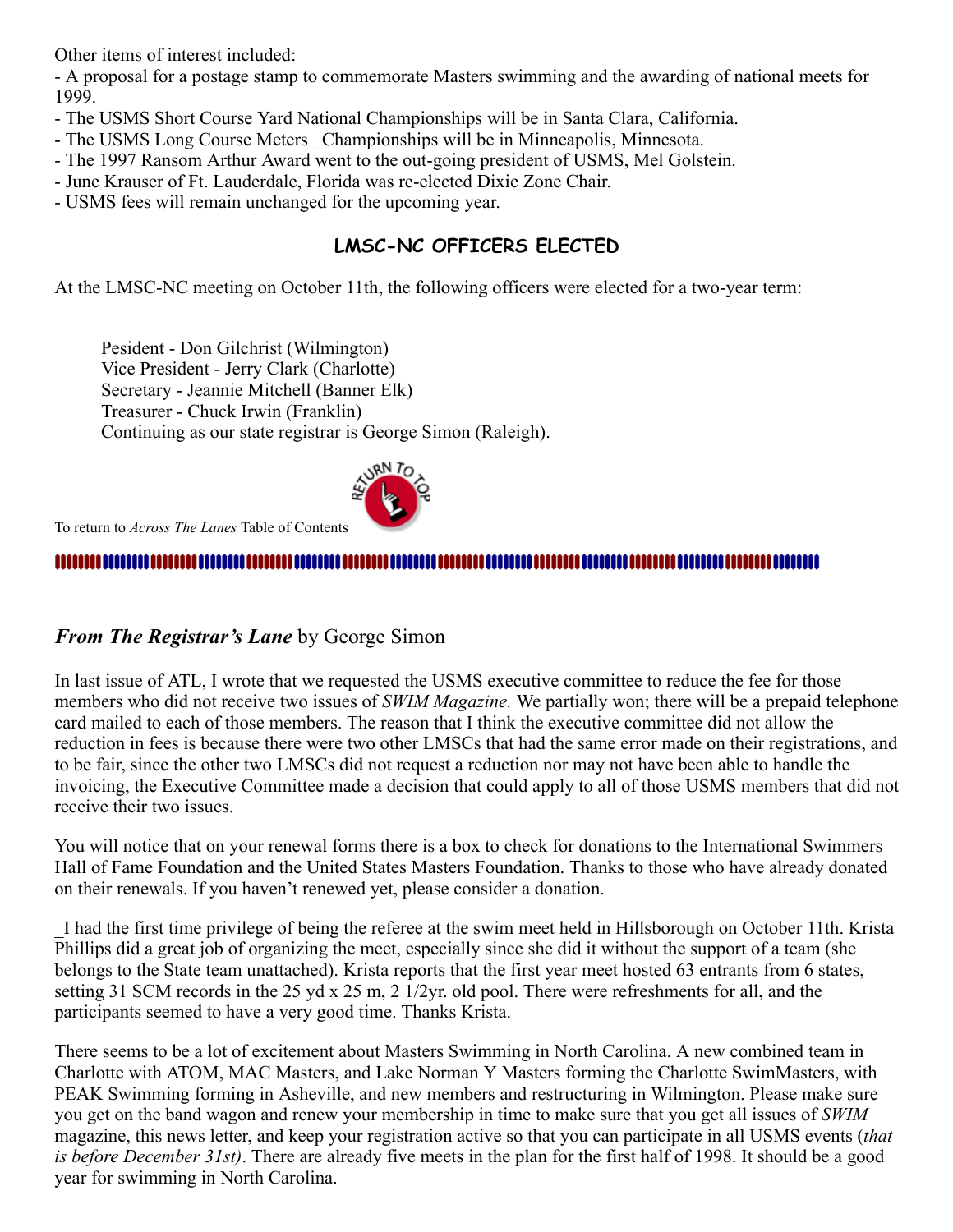

#### 

| President                   | Vice President         | Secretary                | <i>Treasurer</i>           |
|-----------------------------|------------------------|--------------------------|----------------------------|
| Don Gilchrist, WYM          | Jerry Clark, CSM       | Jeannie Mitchell, MMM    | Chuck Irwin, FSM           |
| P.O. Box 3955               | 3107 Cloverfield Rd.   | Rt. 1, Box 338           | 994 Snow Hill Falls Circle |
| Wilmington, NC 28406        | Charlotte, NC 28211    | Banner Elk, NC 28604     | Franklin, NC 28734-9436    |
| $(910)$ 313-0541            | $(704)$ 366-2405       | $(704)$ 963--4202        | $(704)$ 524-7720           |
| Registrar / Webmaster       | <b>Past President</b>  | Newsletter Editor        | Top Ten Chairperson        |
| George Simon, RAM           | Ceil Blackwell, RAM    | Jim Enyart, WYM          | Ceil Blackwell, RAM        |
| 10229 Boxelder Drive        | 4305 John Rencher Wynd | 2840 Marsh Point Rd #199 | 4305 John Rencher Wynd     |
| Raleigh, NC 27613           | Raleigh, NC 27612      | Southport, NC 28461      | Raleigh, NC 27612          |
| $(919) 846 - 2423$          | $(919) 787 - 8324$     | $(910)$ 253-3333         | $(919) 787 - 8324$         |
| george.simon@mindspring.com | $ceilb(a)$ aol.com     | $theoryarts@usms.org$    | ceilb@aol.com              |

<span id="page-3-0"></span>LMSC for NC - Officers and Staff



To return to *Across The Lanes* Table of Contents

#### 

### <span id="page-3-1"></span>*From The Secretary's Lane*

by Jeannie Mitchell

### **LMSC-NC MEETING HIGHLIGHTS**

#### **October 11, 1997**

George Simon distributed the most recent team rosters. Currently there are 582 NC registered Masters swimmers.

George would like to continue the One Event Swimmer registrations. The swimmers have to swim unattached. The "One Event" membership fee is \$9.00. The swimmer must convert to full USMS membership within 30 days for the \$9.00 to count towards their \$23.00 USMS fees. Following a meet, meet managers need to provide the "One Event Swimmer" information to George within two days.

Ceil Blackwell introduced Jim Enyart as the new editor for the newsletter. Jim is the administrator of the Wilmington Y Masters. Don Gilchrist suggested that several people write different sections: profiles, health and fitness, workouts, and upcoming meet entries.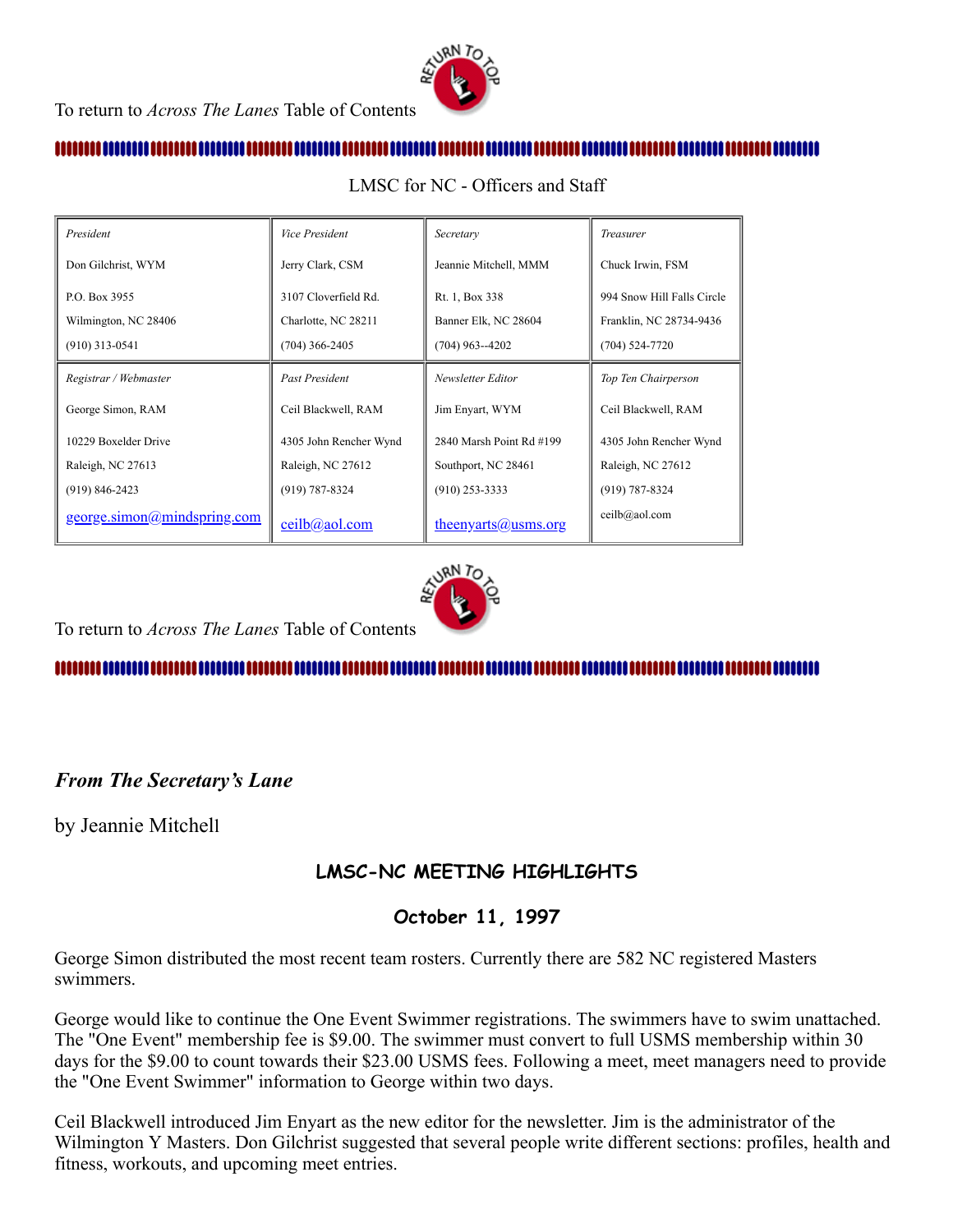Ceil expressed the need for a new State Records Chairman. Dennis Watson is to step down. He has all the records on the Excel program. Meet Managers of North Carolina meets should send their results to the records chairman. Swimmers should submit their own results from out of state meets. If anyone would like to become the Records Chairman, please contact Don Gilchrist.

Krista Phillips and Chuck Irwin have contacted T-shirt printers for more NCMS shirts. New T-shirts will be ordered for the upcoming year. They will have a larger logo and may be available in a color other than white. Please make your check out to LMSC for NC and mail to Krista Phillips, 9408 Hester Rd., Hurdle Mills, NC 27541. Prices include shipping/handling charges: S-XL \$10.00, XXL \$13.00 (remember to include your size and color/white along with your name/address/zip code). Krista will take responsibility for storing the shirts and bringing them to meets for sale.

USMS National Relay fees: LMSC-NC will pay for all National Championship Relays with an initial check. The actual relay members will reimburse the LMSC. Jerry Clark will be in charge of keeping track of the actual relay participants and the billing. Chuck Irwin, treasurer, will collect the fees.



To return to *Across The Lanes* Table of Contents

#### 

#### NCMS / LMSC for NC http://www.NCmasters.org (club & chapter info, meet schedule, USMS rules, records) US Masters Swimming [http://www.usms.org](http://www.usms.org/) (meet results, places to swim, articles on fitness, training, competition) USMS Top Ten <http://www.swimgold.org/tt> (database of Top Ten list) The World of Masters Swimming <http://www.hk.super.net/~kff/wms.html>(World Masters Records and swimming humor) Swimmers's Guide On-Line [http://205.159.83.130.:80/~SGOL](http://205.159.83.130/~SGOL) (year-round pools in US and Masters workouts) WebSwim <http://www.isg.cs.tcd.ie/tdinneen/swim/header.html> (listing of books and publications) FINA Index [http://www.unb.ca/web/Masters\\_swimming/FINAindex.html \(](http://www.unb.ca/web/Masters_swimming/FINAindex.html)FINA rules, world info) Swimming Science Journal <http://www.rohan.sdsu.edu/dept/coachsci/swimming/index.html> (analytical approach to swimming) *Swimming World / SWIM / Swimming Techique* [http://www.swiminfo.com \(](http://www.swiminfo.com/)magazines on line, Olympic info, on-line catalog of books and videos) Clinics / Camps / CD-ROM [http://www.worldwideswim.com](http://www.worldwideswim.com/) (Peak Performance Clinics/Camps info, video stroke tips) Terry Laughlin's Total Immersion [http://www.totalimmersion.pair.com](http://www.totalimmersion.pair.com/) (swim articles & equipment / books /

<span id="page-4-0"></span>**WEB Sites**

Webmasters Note: If you click on any of the above, you will to to those sites and leave North Carolina's Site, use your Browsers BACK button to return. Also, as websites change, some addresses may no longer be valid.

videos for sale)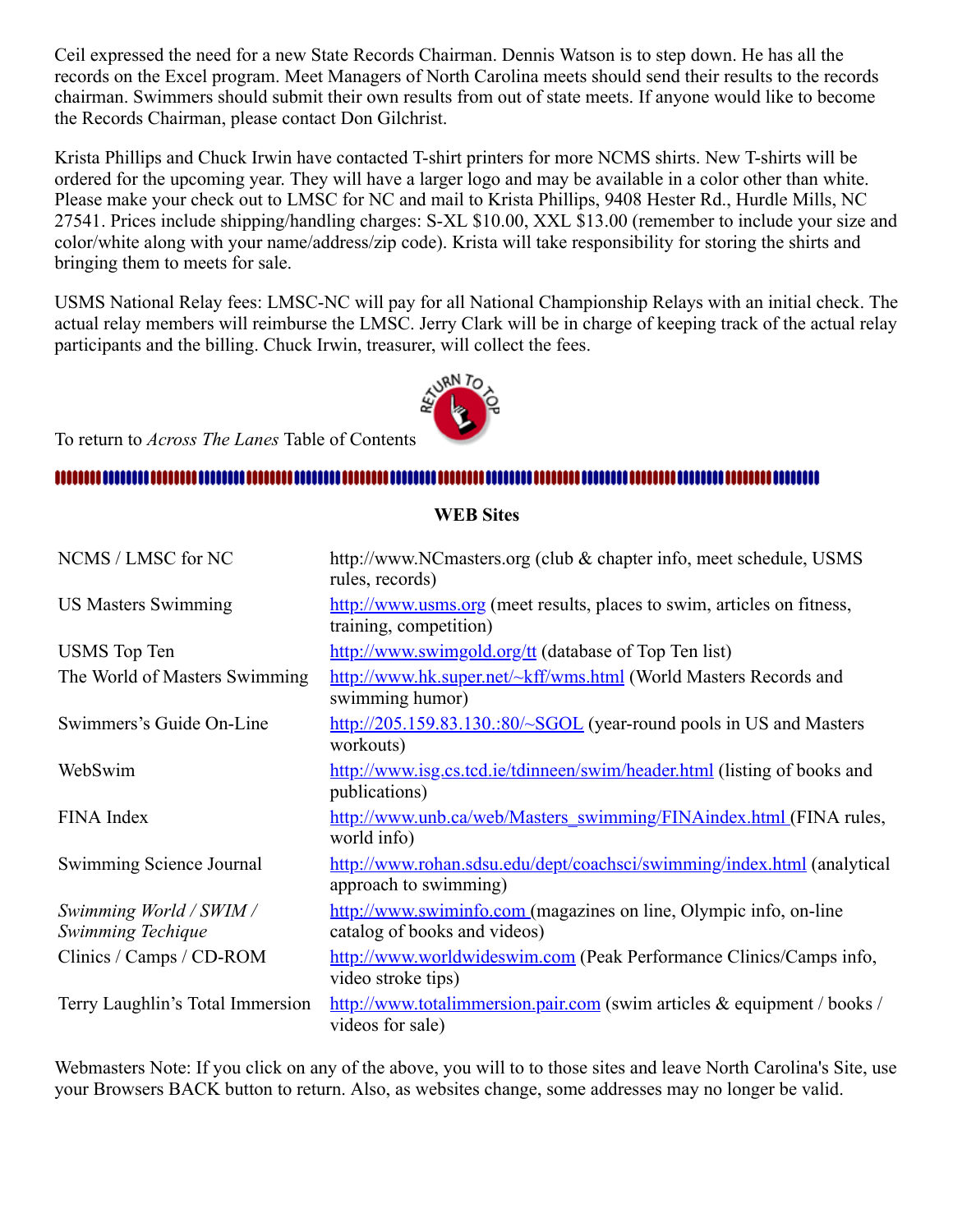**To return to** *Across The Lanes* **Table of Contents** 



#### 

#### **WORKING OUT**

#### **WINTER WORK-OUT by Krista Phillips**

**(\* Master's Rule: Swimmers may add/deduct yardage and change strokes/intervals as needed/desired to make their work-outs more fun/challenging.)**

**WARM-UP:** 400 FR PBp (breathe 3,4,5,6 per 100) 8 x 50 FR on :45/ri=5 200 frt.flutt. Stretch

**MAIN SET:** 400 FR P (faster pace) 4 x 100 FR on 1:25/ri=5 200 dolphin 400 BK 8 x 50 (25 FL/25 BR) on :55/ri=10 200 BK flutt. 4 x 100 (im order) on 1:45/ri=5 8 x 25 choice sprints ri=10 200 whip

**COOL-DOWN: : :** 200 FR stretched out \* 4000



#### 

#### <span id="page-5-0"></span>**THE BREASTSTROKE TURN**

The following technique on the breaststroke turn is provided by Jill Ann Dillner, assistant coach, Davidson College Swimming and Diving.

When swimming breaststroke there are many elements to consider. One way to achieve a faster time immediately is through developing a faster breaststroke turn. When approaching the wall, swim in with great force, concentrating on getting in and out of the wall as quickly as possible. To do this, touch the wall with two hands at the same time while keeping your shoulders square and level. Drop back either your right or left arm/elbow with a jabbing motion as if someone was bugging you from behind, and you were hitting them with your elbow. Slide the opposite hand, while staying low in the water, past the side of your cheek and cap as if you were combing greasy "Fonzie" style hair. While falling straight back in the water, have your eyes follow a straight line looking up at the ceiling until it is time to turn on your side and then stomach for the pullout. Your feet at this point should be touching the wall ready to push off with great force. Your arms should be ready to quickly thrust into a strong, tight streamline position getting ready to make the breaststroke underwater pullout.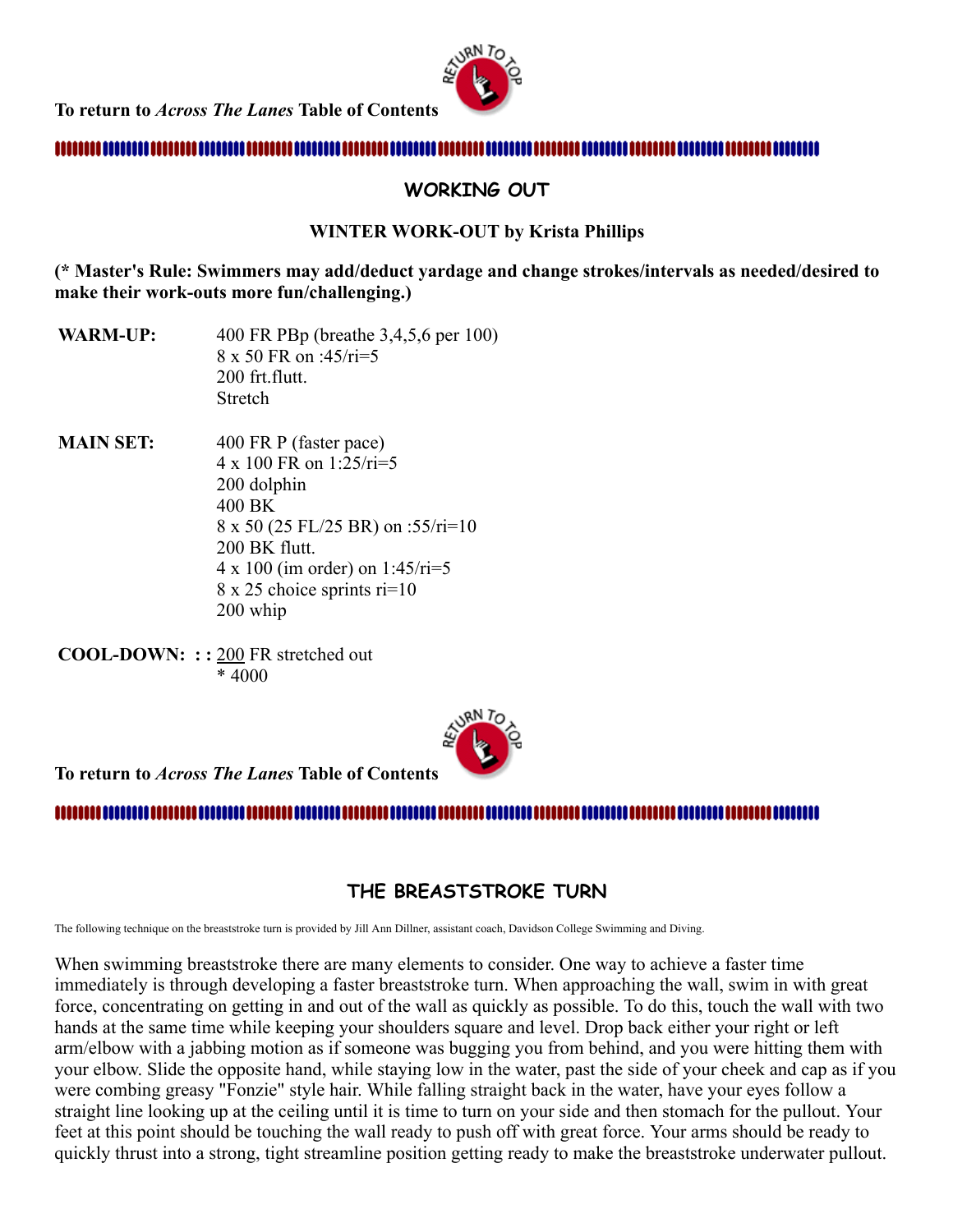With all of this information in mind, remember to stay low in the water while turning and to touch and get off the wall as quickly as possible. Good luck and swim fast!



To return to *Across The Lanes* Table of Contents

#### , ,,,,,,,,,,,,,,,,,,,

#### <span id="page-6-0"></span>**MOST COMMON DQs**

The following article was written by Hugh Moore the USMS Officials Committee Chariman for the Committee's September 1997 Newsletter. Ceil Blackwell has provided it for our awareness and practice.

Michael Moore wrote an excellent article called "the Dreaded DQ" which appeared in the May/June 1997 SWIM Magazine. I recommend that all swimmers and coaches read the article. I hope that the article can help reduce the number of DQs by educating swimmers.

The article made me curious as to how many DQs of each type would occur in a typical meet. I felt that the results of such a compilation might reveal areas that swimmers and coaches can concentrate on to reduce the number of disqualifications.

Following the SC nationals, I realized that I had a large meet to use for such a study. However, I was concerned that using only a National Championship might bias the data. It would be useful to include a local meet to see if different types of DQs occurred. My wife Jane and I had been meet directors for our recent Pacific Northwest LMSC Championships, so I included that meet in the data base. I also had access to the results from the Pan Pacific Championships in Maui. I was curious if international meets had a different bias.

The 1997 Pacific Northwest LMSC Championships had 350 swimmers and 34 DQs. The 1997 USMS Short Course National Championships had 1438 swimmers and 122 DQs. The 1997 Pan Pacific Championships in Maui had approximately 1200 swimmers and 59 DQs. The total of the three meets is approximately 3000 swimmers, 14,000 splashes, and 215 disqualifications. This amounts to about 1.5% DQs or about one every 8 heats in an eight lane pool. The types of DQs were very similar at all three meets. The vast majority of these DQs can be eliminated if the swimmers practice all aspects of the race more often.

The following table shows the DQs that occurred more than twice.

| Early take off on relay                             |    |  |
|-----------------------------------------------------|----|--|
| False start                                         |    |  |
| Fly kick during breast                              |    |  |
| Did not finish                                      | 21 |  |
| Past vertical during back                           | 18 |  |
| Shoulders not level during breast turn or finish 16 |    |  |
| Non-continuous back turn                            | 15 |  |
| One-hand touch (fly or breast)                      | 12 |  |
| Underwater recovery during fly                      | 10 |  |
| Non-simultaneous touch fly or breast                | 8  |  |
| Alternating kick during fly                         | 6  |  |
| Double pull during breast start or turn             | 6  |  |
| Wrong stroke or out of sequence IM                  | 4  |  |
| Alternating kick during breast                      | 4  |  |
| No touch on back turn                               |    |  |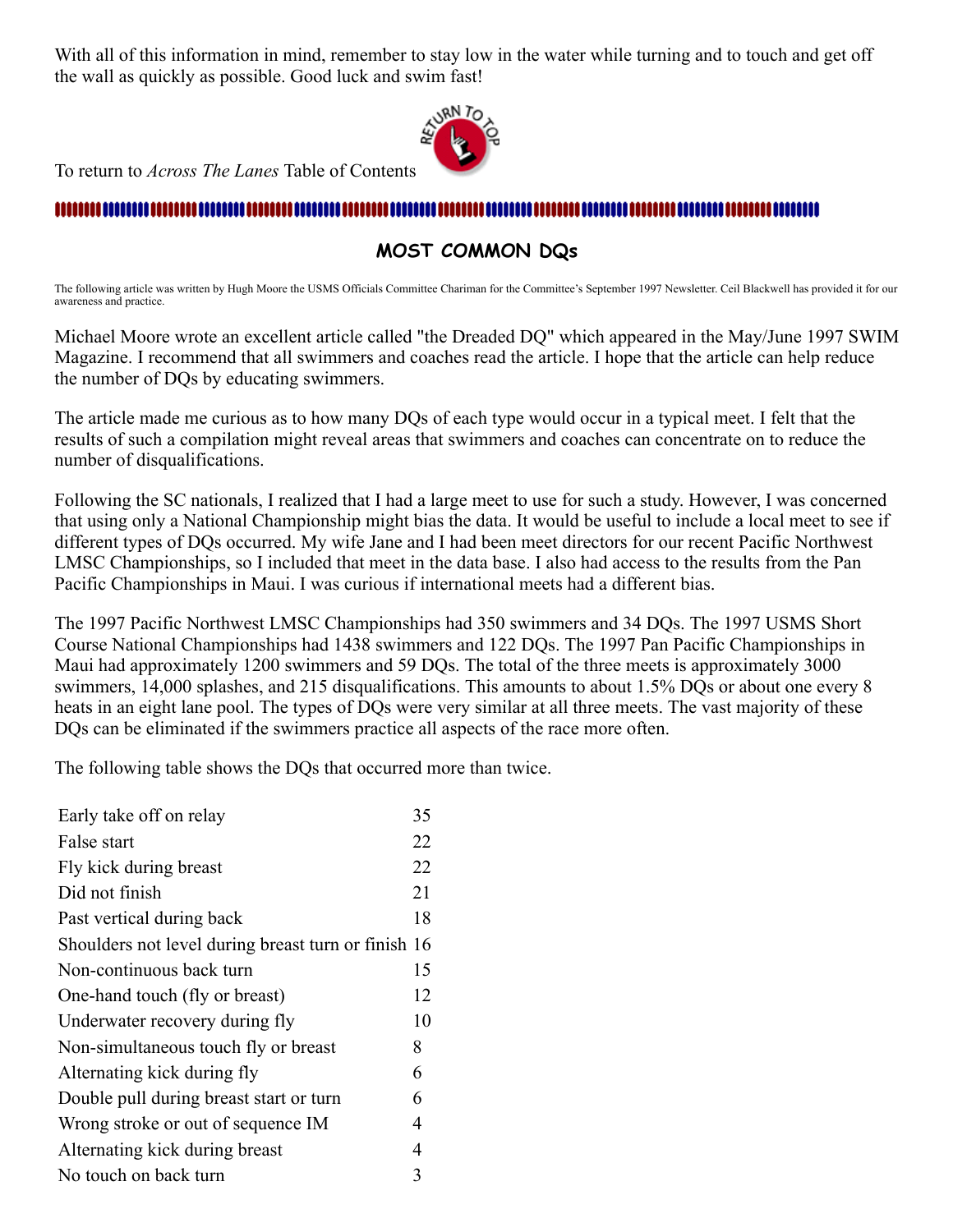The results of my compilation generally agree with Michael Moore's article with a few surprises. Michael's number one DQ was false start. Slightly over one fourth of the DQs were due to either false starts or early take offs on relays.

The most common DQ, with 35, was an early take off on relays. Since the number of relay entries is relatively low compared to popularevents such as the 50 free. This indicates an area that coaches and swimmers should pay special attention to, especially since a DQ of a relay has extra significance since it effects four swimmers and double points. I suspect that most relays never have the opportunity to swim together prior to the meet. My advice to swimmers and coaches is to practice take offs with the correct swimmers prior to the meet so that everyone is used to the approach of the previous swimmer. If this isn't possible, be conservative during the race. Fast exchanges will probably only add up to a few tenths of a second for the entire relay. This will usually not change the team's place in the relay. Even a loss of two or three places is better than a disqualification.

The second most common DQ is the individual false start with 22. Surprisingly, these false starts were often not in sprints. In fact, there were no false starts at nationals in either the 50 or 100 free. Again practice pays off. Learning a stable stance and to wait for the gun will reduce the likelihood of false starting.

I feel that the USMS Officials Committee would be proactive in sharing this information with coaches and swimmers. Michael Moore's article was the first step in this process.



To return to *Across The Lanes* Table of Contents

#### 

# <span id="page-7-0"></span>**NC SWIMMERS CAPTURE 3RD AND 4TH PLACES AT LC NATIONALS**

Sixteen swimmers swam for North Carolina at the 1997 USMS Nationals in Orlando, Florida August 16-18th. The North Carolina men's team placed 3rd for the small team division, the women's team placed 4th, and the combined men's and women's team placed 4th. John Kortheuer swam a world's best in the 50m breaststroke. The following swimmers set new state records for their age groups: Beverly Amick, Ceil Blackwell, Jerry Clark, John Kortheuer, Sandra Kremer, Jeannie Mitchell, John Murphy, Sally Newell and Rolffs Pinkerton. Thanks and congratulations to all the swimmers who represented our state at this meet! CB

| Age<br>Group | <b>Name</b>         | <b>Events / Place</b>                                                                                            |
|--------------|---------------------|------------------------------------------------------------------------------------------------------------------|
| Men          |                     |                                                                                                                  |
| 25-29        | Andrew<br>Farrell   | 2nd-100m free; 2nd-200m free; 3rd-50m free, 100m fly $\&$ 50m fly; 4th-50m back                                  |
| $30 - 34$    | John Denison        | 10th-200m IM; 14th-50 free                                                                                       |
| 55-59        | Jerry Clark         | 2nd-100m free $(1:03.85*)$ & 200m free $(2:25.67*)$ ; 3rd-50m free & 400m free;4th-<br>800m free; 9th-50m breast |
|              | Rolffs<br>Pinkerton | 6th-50m free $(29.54^*$ , 6th-200m back $(3.07.88^*)$ 6th-50m back & 100m free; 7th-<br>100m back                |
| 60-64        | Milton Gee          | 3rd-50m breast; 5th-100m breast                                                                                  |
| 65-69        | John<br>Kortheuer   | 1st-50m breast (37.32**) & 100m breast (1:26.44) & 200m breast (3:19.86)                                         |
|              | Dick Webber         | 2nd-50m free, 5th-50m fly, 6th-100m free                                                                         |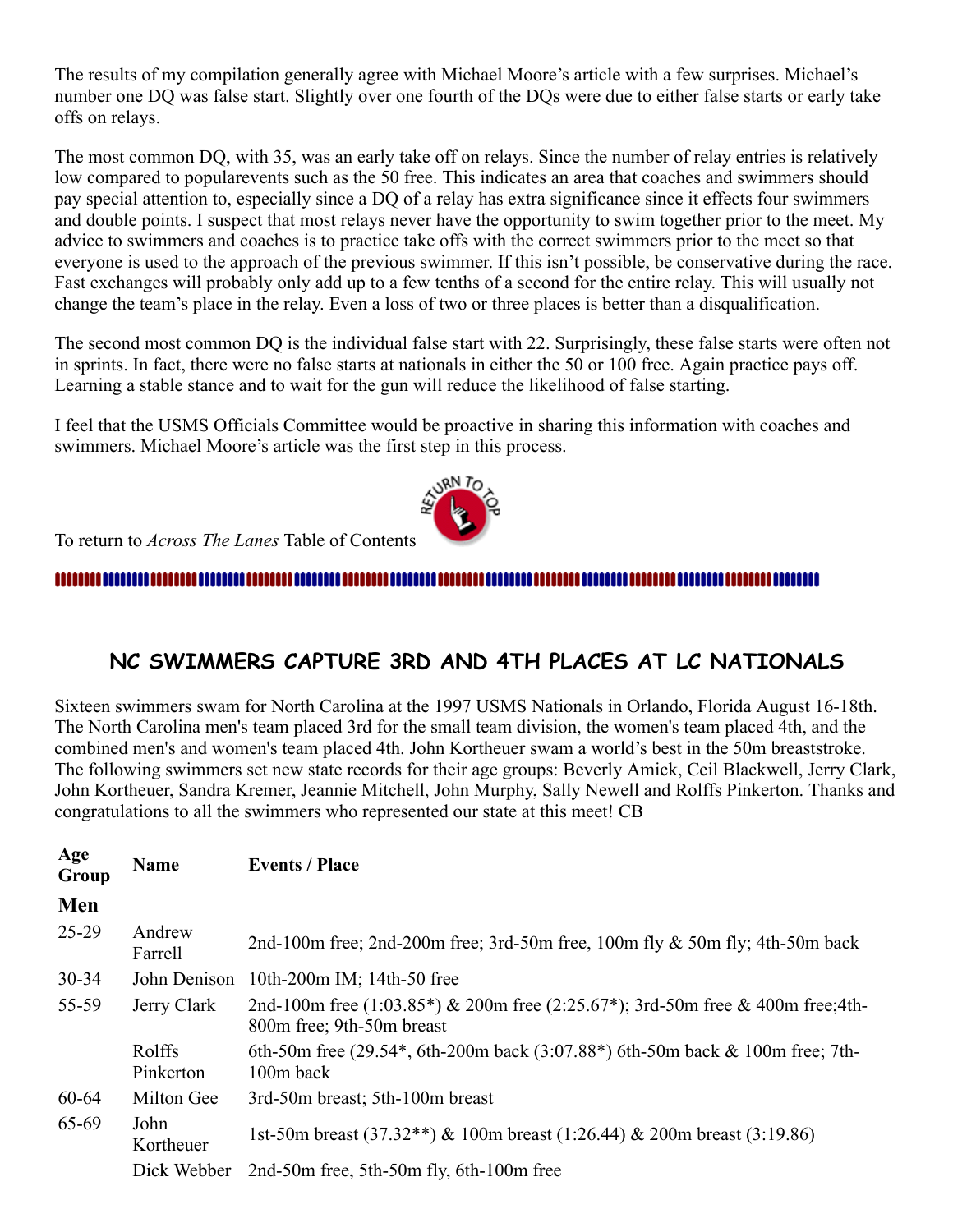70-74 John Murphy 2nd-100m free (1:21.94\*); 4th-50m free; 5th-50m back; 6th-100m back, 6th-200m back

#### **Women**

| $40 - 44$ | Beverly<br>Amick           | 5th-200m fly (3:15.28*), 9th-100m fly (1:27.48*), 9th-800m free (11:40.12*), 14th-<br>400m free              |
|-----------|----------------------------|--------------------------------------------------------------------------------------------------------------|
|           | Mary<br>Sansbury           | 11th-100m breast; 14th-50m free $&$ 50m breast; 17th-100m free                                               |
| 45-49     | Barbara<br><b>Braswell</b> | 6th-50m fly; 7th-100m free; 9th-100m back; 10th-50m back $&$ 50m free                                        |
|           |                            | Sandra Cathey 8th-400m IM; 10th-800m free & 400m IM; 13th-200m IM                                            |
| 50-54     | Jeannie<br>Mitchell        | 1st-50m back (39.04*) & 100m back (1:26.08*); 3rd-200m back (3:12.57*), 3rd-<br>100m free; 5th-50m breast    |
| 55-59     | Ceil<br>Blackwell          | 4th -50m free & 100m back, 5th 200m IM, 50m fly( $46.50^*$ ), 5th - 200m back; 6th -50m<br>back              |
|           | Sally Newell               | 1st-100m breast(1:38,00*), 2nd-50m breast(43.99*) 2nd-50m free & 200m breast,<br>4th-100m free; 7th-50m back |
| 60-64     | Sandra<br>Kremer           | 2nd-100m breast $(1:55.65*)$ & 200 m breast $(4:11.09*)$ ; 3rd-200m IM 3rd-400m free;<br>4th-50m breast      |
|           |                            | * = New NC Masters State Record ** = New Masters World Record                                                |

#### **Error in Summer Newsletter**

Apologies to Norman Macartney. His name was mistakenly omitted from the list of North Carolina participants at the 1997 Senior National Games held in Tucson, Arizona in May.



To return to *Across The Lanes* Table of Contents

#### 

#### <span id="page-8-0"></span>**WINTER MEETS TO CONSIDER:**

#### **CHARLOTTE, CHARLESTON, GREENSBORO, ATLANTA**

If you are trying to tune up before the state, zone or national meets, then going to the early season meets is the best way. There are three excellent two day meets North Carolina Masters swimmers should consider in the coming months. The Charlotte meet has always been a good meet to start with in January. The Mecklenburg Aquatic Facility is one of the best on the east coast with eight or ten wide lanes, deep water and a separate warm up area. Hotels are within walking distance. The participants are mostly from NC chapters, and some Georgia and South Carolina swimmers attend. It has always been a quick and enjoyable meet. Many novices do attend.

The South Charleston meet in February is an excellent meet. Attendance is usually 125 to 150, mostly from South Carolina clubs. The pool is hard to find, so get good directions. The pool consists of ten wide lanes with five to six feet of deep water, the temperature is perfect, and the pool is fast. There was an unusually large number of women swimmers of all ages last year, and there is always a large contingent of Navy/Marine men and women from Paris Island. It is worth the trip, especially if you stay in Old Charleston and make a short vacation of your stay. It is the off season and rooms are reasonably priced. This is a fun, low stress meet open to all levels and ages. Competition is moderate for the seasoned swimmer. The people are very hospitable.